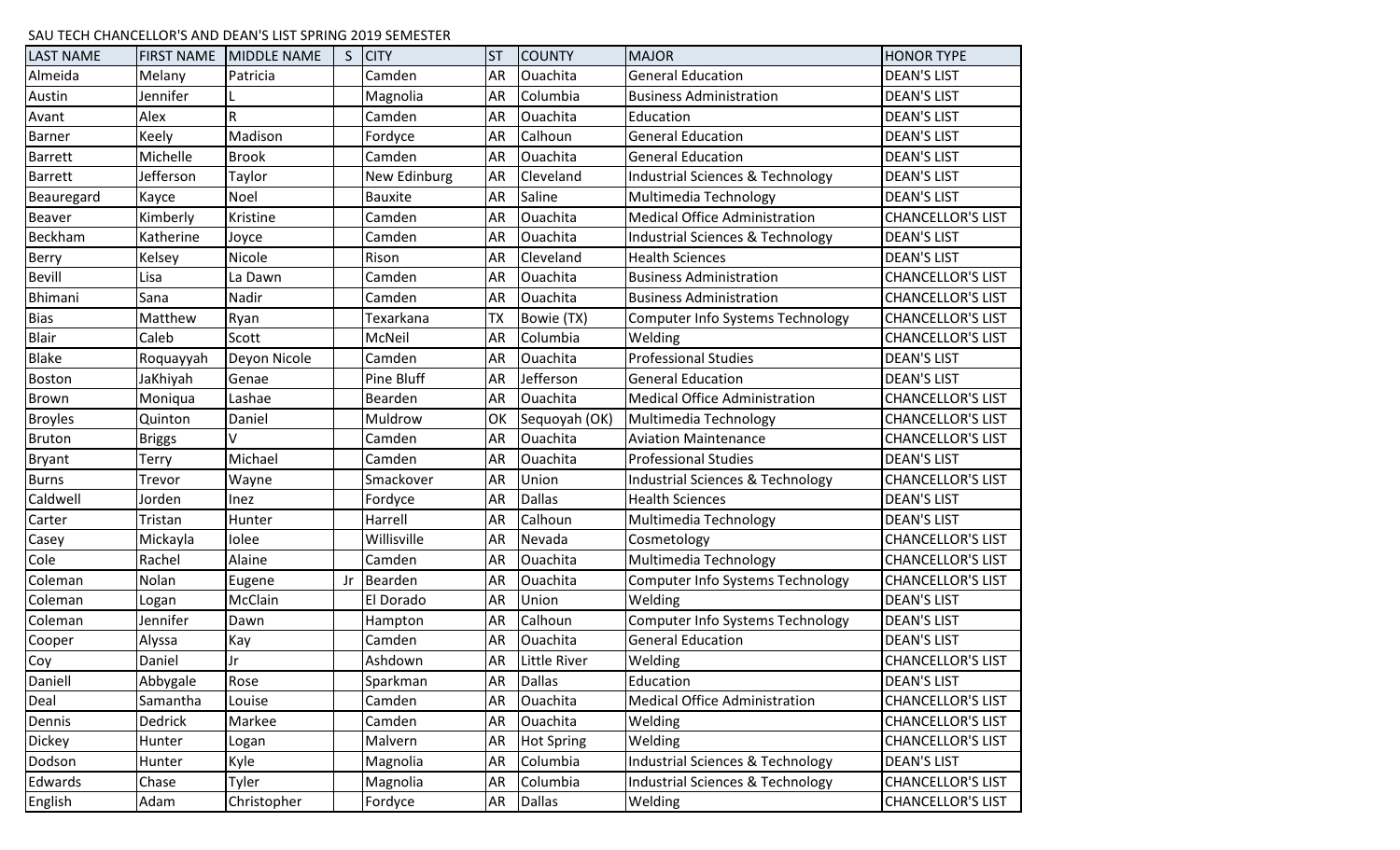| Faulk      | Courtney    | Michelle  |                | Magnolia           | AR        | Columbia          | <b>Medical Office Administration</b>        | <b>DEAN'S LIST</b>       |
|------------|-------------|-----------|----------------|--------------------|-----------|-------------------|---------------------------------------------|--------------------------|
| Ferguson   | Jeffrey     | Ray       | $\mathbf{III}$ | Texarkana          | <b>AR</b> | Miller            | <b>Aviation Maintenance</b>                 | <b>DEAN'S LIST</b>       |
| Fernandez  | Devon       | Mykel     |                | <b>Bella Vista</b> | AR        | Benton            | Multimedia Technology                       | <b>CHANCELLOR'S LIST</b> |
| Flood      | Jalen       | Javaris   |                | Conway             | AR        | Faulkner          | Industrial Sciences & Technology            | <b>DEAN'S LIST</b>       |
| Fogo       | Madison     | Christine |                | Magnolia           | AR        | Columbia          | Cosmetology                                 | <b>CHANCELLOR'S LIST</b> |
| Freeman    | Walt        | Alton     |                | Rison              | AR        | Cleveland         | <b>Industrial Sciences &amp; Technology</b> | <b>DEAN'S LIST</b>       |
| Garcia     | Paige       | Nicole    |                | Bearden            | AR        | Ouachita          | <b>Health Sciences</b>                      | <b>DEAN'S LIST</b>       |
| Gillette   | Patrick     | Lashane   |                | Camden             | AR        | Ouachita          | <b>Health Sciences</b>                      | <b>DEAN'S LIST</b>       |
| Gong       | Nicholas    | Evan      |                | Camden             | AR        | Ouachita          | Welding                                     | <b>CHANCELLOR'S LIST</b> |
| Gray       | Joel        | Claude    | $\mathbf{III}$ | Thornton           | AR        | Calhoun           | Multimedia Technology                       | <b>DEAN'S LIST</b>       |
| Hamilton   | Camya       | Rai       |                | Junction City      | AR        | Union             | <b>Professional Studies</b>                 | <b>DEAN'S LIST</b>       |
| Hartsfield | Aaron       | Justice   |                | Magnolia           | AR        | Columbia          | Welding                                     | <b>DEAN'S LIST</b>       |
| Harvey     | Christopher | Leon      |                | Camden             | <b>AR</b> | Ouachita          | <b>Industrial Sciences &amp; Technology</b> | <b>CHANCELLOR'S LIST</b> |
| Hickman    | Isaiah      | Tayshawn  |                | Camden             | AR        | Ouachita          | Industrial Sciences & Technology            | <b>CHANCELLOR'S LIST</b> |
| Hill       | Wesley      | Jadon     |                | Sparkman           | AR        | Drew              | Industrial Sciences & Technology            | <b>CHANCELLOR'S LIST</b> |
| Hinkle     | Kendall     | Oliver    |                | Amity              | AR        | Clark             | Multimedia Technology                       | <b>DEAN'S LIST</b>       |
| Hirmer     | Mark        | Α         |                | Texarkana          | AR        | Miller            | <b>Aviation Maintenance</b>                 | <b>CHANCELLOR'S LIST</b> |
| Holmes     | Terry       | E         |                | Donaldsonville     | LA        | Lafayette         | Industrial Sciences & Technology            | <b>DEAN'S LIST</b>       |
| Hubbard    | Thomas      | Dylan     |                | Prescott           | <b>AR</b> | Nevada            | Welding                                     | <b>CHANCELLOR'S LIST</b> |
| Jenkins    | lan         | Hayes     |                | Malvern            | AR        | <b>Hot Spring</b> | <b>Aviation Maintenance</b>                 | <b>CHANCELLOR'S LIST</b> |
| Johnson    | Aaron       | Keith     |                | Camden             | <b>AR</b> | Ouachita          | <b>Business Administration</b>              | <b>DEAN'S LIST</b>       |
| Keith      | Morgan      | Olivia    |                | Camden             | AR        | Ouachita          | <b>General Education</b>                    | <b>DEAN'S LIST</b>       |
| Kelley     | Kirsten     | Grace     |                | Camden             | AR        | Ouachita          | <b>Practical Nursing</b>                    | <b>DEAN'S LIST</b>       |
| King       | Jadulin     | TuShae    |                | Camden             | AR        | Ouachita          | Industrial Sciences & Technology            | <b>CHANCELLOR'S LIST</b> |
| King       | Stephanie   | LaShawn   |                | Camden             | AR        | Ouachita          | <b>Office Management</b>                    | <b>DEAN'S LIST</b>       |
| Kuhn       | Kyle        | Payton    |                | Gurdon             | AR        | Clark             | <b>Aviation Maintenance</b>                 | <b>DEAN'S LIST</b>       |
| Lawless    | Zoey        | Renee     |                | <b>Hot Springs</b> | <b>AR</b> | Garland           | Multimedia Technology                       | <b>DEAN'S LIST</b>       |
| Leadon     | Adolton     | Cardinal  |                | Hallandale Beach   | <b>FC</b> | Out-Of-State      | <b>Aviation Maintenance</b>                 | <b>DEAN'S LIST</b>       |
| Leaks      | Regina      | Nanette   |                | Magnolia           | AR        | Columbia          | <b>Medical Office Administration</b>        | <b>DEAN'S LIST</b>       |
| Lockehart  | Rudy        | Joseph    |                | Camden             | AR        | Ouachita          | <b>General Education</b>                    | <b>CHANCELLOR'S LIST</b> |
| Marlar     | Matthew     | Douglas   |                | Wilmar             | <b>AR</b> | Drew              | Multimedia Technology                       | <b>DEAN'S LIST</b>       |
| Massey     | Jaylyn      | Cain      |                | Camden             | AR        | Ouachita          | Industrial Sciences & Technology            | <b>DEAN'S LIST</b>       |
| McDaniel   | Coy         | William   |                | Louann             | AR        | Union             | <b>Professional Studies</b>                 | <b>CHANCELLOR'S LIST</b> |
| McDaniel   | Rodney      | Dion      |                | Magnolia           | <b>AR</b> | Columbia          | Welding                                     | <b>CHANCELLOR'S LIST</b> |
| McMahen    | Lauren      | Grace     |                | Camden             | <b>AR</b> | Ouachita          | Cosmetology                                 | <b>CHANCELLOR'S LIST</b> |
| McMullen   | Sarah       | Nichole   |                | Sparkman           | AR        | <b>Dallas</b>     | Education                                   | <b>CHANCELLOR'S LIST</b> |
| McRae      | Terence     |           |                | Hampton            | <b>AR</b> | Calhoun           | <b>Industrial Sciences &amp; Technology</b> | <b>CHANCELLOR'S LIST</b> |
| Means      | Savannah    | Grace     |                | Hampton            | AR        | Calhoun           | <b>General Education</b>                    | <b>CHANCELLOR'S LIST</b> |
| Miller     | Nash        | Douglas   |                | Emerson            | AR        | Columbia          | Welding                                     | <b>CHANCELLOR'S LIST</b> |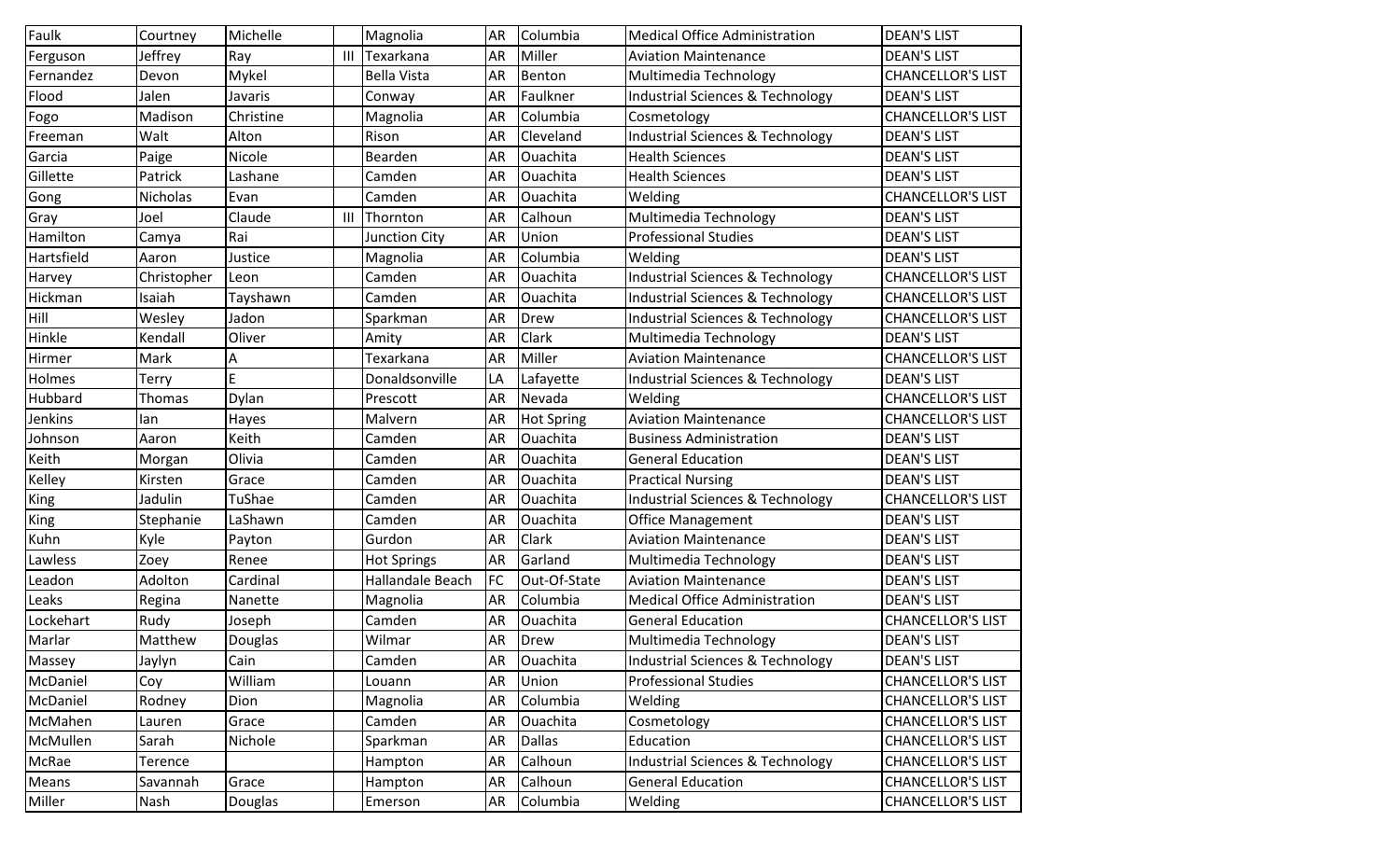| Miller                 | Mark          | David         | Smackover            | AR        | Union         | Industrial Sciences & Technology            | <b>DEAN'S LIST</b>       |
|------------------------|---------------|---------------|----------------------|-----------|---------------|---------------------------------------------|--------------------------|
| Morton                 | Walker        | Reid          | Odgen                | AR        | Little River  | Welding                                     | <b>CHANCELLOR'S LIST</b> |
| <b>Nix</b>             | Anthony       | Lee           | Camden               | AR        | Ouachita      | <b>Supply Chain Management</b>              | <b>CHANCELLOR'S LIST</b> |
| Noack                  | Austin        | John          | Thornton             | AR        | Calhoun       | Welding                                     | <b>CHANCELLOR'S LIST</b> |
| Oliver                 | Zuntario      | Lamont        | Harrell              | AR        | Calhoun       | <b>Industrial Sciences &amp; Technology</b> | <b>CHANCELLOR'S LIST</b> |
| Oliver                 | Eric          | Zuntez        | Kingsland            | AR        | Cleveland     | Industrial Sciences & Technology            | <b>CHANCELLOR'S LIST</b> |
| Onyemeh-Sea            | Prince        |               | Minneapolis          | <b>MN</b> | Out-Of-State  | <b>Business Administration</b>              | <b>DEAN'S LIST</b>       |
| Pace                   | Lena          | Shenell       | Camden               | <b>AR</b> | Ouachita      | Cosmetology                                 | <b>CHANCELLOR'S LIST</b> |
| Pace                   | Stephanie     |               | Camden               | <b>AR</b> | Ouachita      | Cosmetology                                 | <b>CHANCELLOR'S LIST</b> |
| Peace                  | Maurice       | Benjamin      | Stephens             | AR        | Ouachita      | <b>Business Administration</b>              | <b>DEAN'S LIST</b>       |
| Peebles                | James         | Lawrence      | Wynne                | <b>AR</b> | Cross         | Multimedia Technology                       | <b>DEAN'S LIST</b>       |
| Rajwani                | Amynah        | Aziz          | Bearden              | AR        | Ouachita      | <b>Business Administration</b>              | <b>DEAN'S LIST</b>       |
| Reddin                 | Brittany      | Jean          | Camden               | AR        | Ouachita      | Education                                   | <b>CHANCELLOR'S LIST</b> |
| Renfroe                | Ryan          | Lee           | Camden               | AR        | Ouachita      | <b>Industrial Sciences &amp; Technology</b> | <b>CHANCELLOR'S LIST</b> |
| Rogers                 | Colton        | Ryan          | Camden               | AR        | Ouachita      | <b>Industrial Sciences &amp; Technology</b> | <b>CHANCELLOR'S LIST</b> |
| Rogers                 | Morgan        | Daniel        | Magnolia             | AR        | Columbia      | Welding                                     | <b>CHANCELLOR'S LIST</b> |
| Russell                | Damon         | Jay           | Fordyce              | <b>AR</b> | <b>Dallas</b> | <b>Industrial Sciences &amp; Technology</b> | <b>DEAN'S LIST</b>       |
| Samples                | <b>Brandi</b> | LeeAnn        | Magnolia             | AR        | Columbia      | <b>Professional Studies</b>                 | <b>DEAN'S LIST</b>       |
| Samuel                 | Eric          | De'angelo     | Lewisville           | <b>AR</b> | Lafayette     | <b>Industrial Sciences &amp; Technology</b> | <b>CHANCELLOR'S LIST</b> |
| <b>Sanders</b>         | Ashlyn        | Nicole        | Hampton              | AR        | Calhoun       | Multimedia Technology                       | <b>DEAN'S LIST</b>       |
| Santiago-Andersd Lucas |               | Antonio       | Foreman              | AR        | Little River  | Welding                                     | <b>CHANCELLOR'S LIST</b> |
| Schreyer               | Abigail       | McKenzie      | Austin               | AR        | Lonoke        | <b>Aviation Maintenance</b>                 | <b>CHANCELLOR'S LIST</b> |
| Shelton                | Kealeigh      | Gracyn-M'lynn | Camden               | AR        | Ouachita      | Education                                   | <b>DEAN'S LIST</b>       |
| Smith                  | Remington     | <b>Brock</b>  | <b>Cherry Valley</b> | <b>AR</b> | Cross         | Multimedia Technology                       | <b>CHANCELLOR'S LIST</b> |
| Stegall                | Thomasa       |               | Vian                 | OK        | Sequoyah (OK) | <b>Business Administration</b>              | <b>CHANCELLOR'S LIST</b> |
| Stevens                | David         | Aaron         | Camden               | AR        | Ouachita      | <b>Supply Chain Management</b>              | <b>CHANCELLOR'S LIST</b> |
| Stone                  | Markeon       | Montay        | Magnolia             | <b>AR</b> | Columbia      | Welding                                     | <b>DEAN'S LIST</b>       |
| Thomas                 | Velayzha      | Aleeya        | El Dorado            | <b>AR</b> | Union         | <b>Professional Studies</b>                 | <b>CHANCELLOR'S LIST</b> |
| Thompson               | Jacob         | Cole          | Bearden              | AR        | Ouachita      | Welding                                     | <b>CHANCELLOR'S LIST</b> |
| Waloshin               | Dillon        | Cole          | Texarkana            | <b>AR</b> | Miller        | <b>Aviation Maintenance</b>                 | <b>DEAN'S LIST</b>       |
| <b>Waters</b>          | Jennifer      | Ann           | Camden               | <b>AR</b> | Ouachita      | Cosmetology                                 | <b>CHANCELLOR'S LIST</b> |
| Watkins                | Taqualen      | Martel        | Crossett             | AR        | Ashley        | Industrial Sciences & Technology            | <b>DEAN'S LIST</b>       |
| Weatherly              | Dylan         | Andrew        | Cabot                | AR        | Lonoke        | Multimedia Technology                       | <b>CHANCELLOR'S LIST</b> |
| Weaver                 | Lemont        |               | Camden               | AR        | Ouachita      | <b>Industrial Sciences &amp; Technology</b> | <b>CHANCELLOR'S LIST</b> |
| Webb                   | Jonathan      | Taylor        | <b>Hot Springs</b>   | AR        | Garland       | Multimedia Technology                       | <b>DEAN'S LIST</b>       |
| Weston                 | Leslee        | Alexandria    | Fordyce              | AR        | <b>Dallas</b> | <b>General Education</b>                    | <b>DEAN'S LIST</b>       |
| Whitman                | Brandan       | Lamar         | White Hall           | <b>AR</b> | Grant         | Welding                                     | <b>DEAN'S LIST</b>       |
| Winnes                 | Robert        | Glenn         | McCaskill            | AR        | Hempstead     | <b>Aviation Maintenance</b>                 | <b>CHANCELLOR'S LIST</b> |
| Wyrick                 | Michael       | Marqueitte    | Magnolia             | AR        | Columbia      | Welding                                     | <b>CHANCELLOR'S LIST</b> |